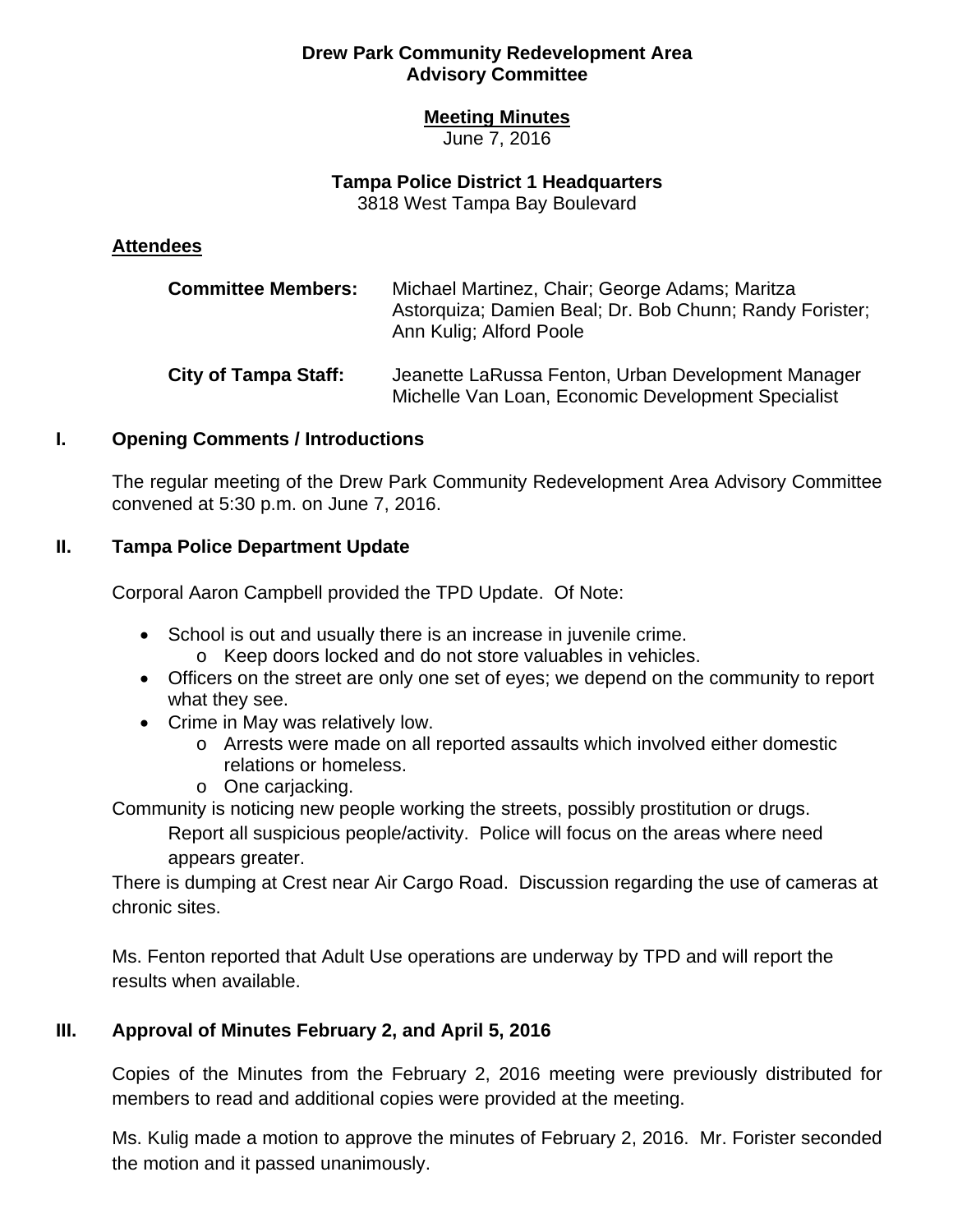Copies of the Minutes from the April 5, 2016 meeting were previously distributed for members to read and additional copies were provided at the meeting.

Ms. Kulig made a motion to approve the minutes of April 5, 2016. Mr. Forister seconded the motion and it passed unanimously.

## **IV. Cement Recycling Facility**

Mr. Max Sanchez of Star Quality Inc., provided an overview of his project on Crest and Coolidge and the property he owns at 5011 N. Clark, abutting South and Clark. He is looking to establish a cement recycling facility which would meet all zoning and safety requirements, including:

- Screening on all fences around the property
- Ballast rock to control flying dust
- The screener machine is on property but is not yet fully functional. Use of the screener is for calibration purposes.
- Water will mist the dirt as it comes off the conveyor.
- Operations include irrigating the site 2-3 times a day. The rock and irrigation on the machine will also aid in controlling dust.
- The streets where trucks enter/exit property will be swept daily for loose dirt.
- Use a DEF additive so that diesel fuel will not create pollution.
- Employees are OSHA certified.
- Emission and safety inspection will be conducted daily on equipment.
- All loads leaving facility will be tarped.
- Concrete barriers will prevent materials from running onto adjacent properties.
- All employees will be in proper fluorescent attire.
- Operating hours would be 7 am  $-$  7 pm Sunday to Thursday, and 7 am  $-$  9 pm on Friday and Saturday.
- The permit includes a traffic study.
- Part of the property will be for storage of materials.
- No contaminated soils will be on site.

Site plan for the project is in draft form and will be submitted in about two weeks to the City for review. The property is zoned IG which allows for this type of business. The Administrator will review for meeting all the requirements.

The facility will be handling cement, dirt, and asphalt. Machinery being acquired is for hand recycling, not "processing". The materials will be crushed into smaller materials.

The business will be required to comply with all the requirements and codes. If at some point they do not, the City has a process for enforcement. Dirt height has not met requirements in the past, but will in the future. The previous storage of dirt material was from the project on Crest and Coolidge. The operation is not currently allowed to compact down the dirt on site.

### Discussion:

- Concern about runoff of materials from the site.
- Concern about shaking of adjacent structures.
- Concerned about noise when slab is crushed.
- Stacking height remains a concern due to past practice on the site.
- Concern about dust in the air and effect on neighboring businesses
- It is good for Drew Park to get new businesses and job creation.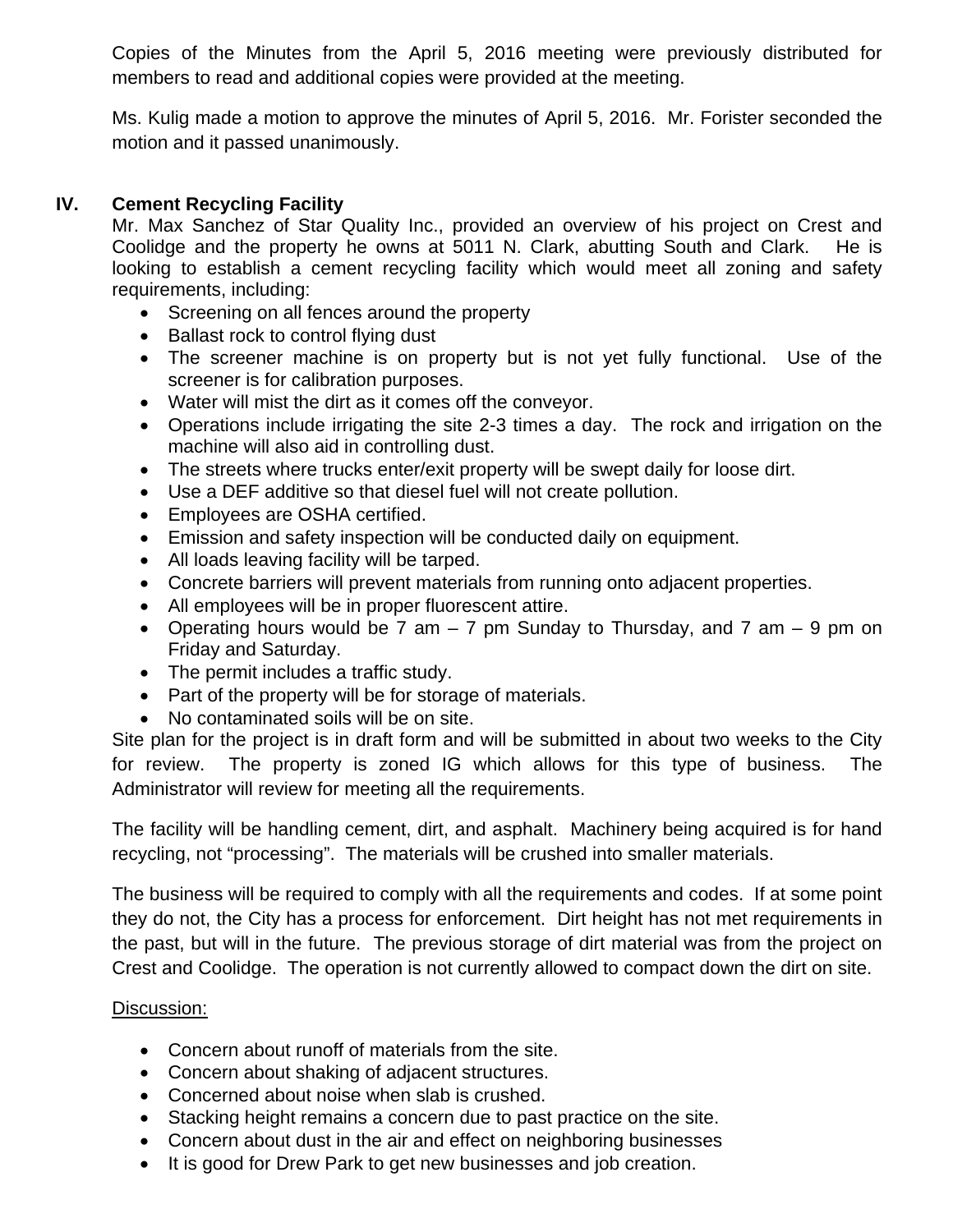• Drew Park is not a place of "pretty businesses."

# **V. Project Update Reports by Ms. Fenton -**

• FY17 Budget – Revenue is project at \$701,936, a 30% increase over current year. The projection is based on parcel information, but is preliminary. Addition revenue was placed in the Neighborhood Improvement line item. \$1.4 million was the highest revenue in 2007 for the CRA.

Ms. Astorquiza discussed applying some of the funding to additional TPD overtime for additional focus on drug activity. She is seeing an increase in drug, prostitution, and kids up to no good. TPD is saying they have limited resources.

Ms. Astorquiza will discuss with TPD patrolling and current status of efforts.

Ms. Fenton will review and report on the approved use of Adult Use enforcement funds in the CRA budget.

- **Lois Avenue** Substantially complete. HART and bus shelters are only remaining issue.
- **Community Markers** The agreement with FDOT will hopefully go to CRA and July and City Council in August for approval.
- **Historic Markers** Historic Society is submitting the order. Then the City will do the installation. Once an estimated ship date is known, a ceremony will be planned.
- **Façade Grant Cycle** Ms. Van Loan provided an update on the Façade Grant Cycles. 7 applications were received and 5 were approved. The 2 remaining applications were incomplete.

# **VI. Discussion / Questions**

### **VII. Announcements**

Ms. Fenton announced that there was one vacancy on the CAC and the City received 3 applications from very strong candidates: John Rodriguez, Max Sanchez, and Bingh Nguyen. One candidate will be selected by the CRA Board at their next meeting.

Ms. Fenton announced the owner occupied rehabilitation housing program was now accepting applications. Handouts are provided.

Due to the July 4<sup>th</sup> holiday, the next meeting of the Drew Park CAC will be August 2, 2016.

# **VIII. Public Comment**

The meeting adjourned at 6:57 pm.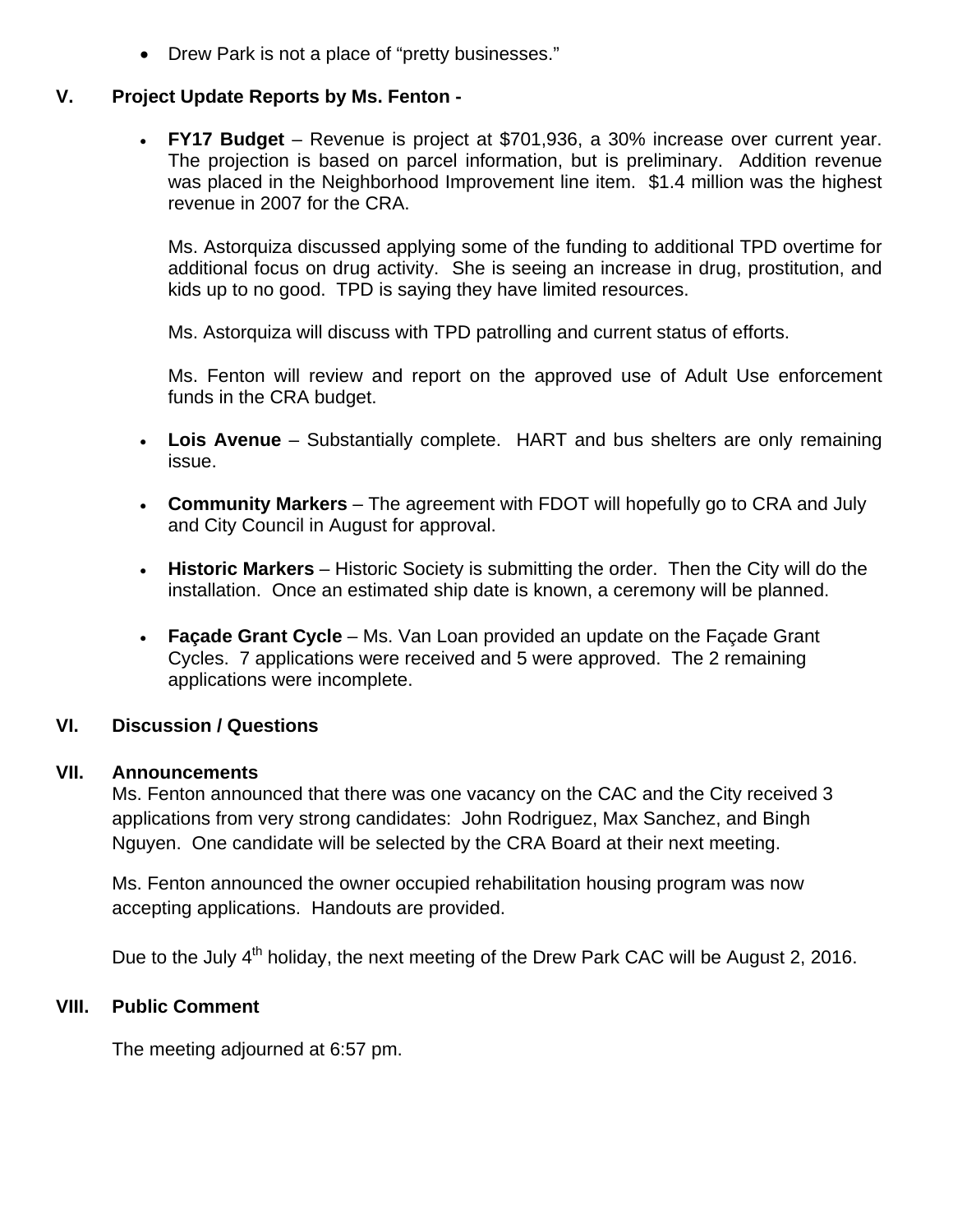### **Meeting Minutes**

August 2, 2016

#### **Tampa Police District 1 Headquarters**

3818 West Tampa Bay Boulevard

### **Attendees**

| <b>Committee Members:</b>   | Michael Martinez, Chair; George Adams; Maritza<br>Astorquiza; Damien Beal; Ann Kulig; and Alford Poole   |
|-----------------------------|----------------------------------------------------------------------------------------------------------|
| <b>City of Tampa Staff:</b> | Jeanette LaRussa Fenton, Urban Development Manager<br>Michelle Van Loan, Economic Development Specialist |

### **I. Opening Comments / Introductions**

The regular meeting of the Drew Park Community Redevelopment Area Advisory Committee convened at 5:30 p.m. on August 2, 2016.

## **II. Tampa Police Department Update**

Lt. Les Richardson, evening shift commander, provided the TPD Update. Of Note:

- Incidents during past month:
	- o 2 simple assaults
	- o 2 fraud with arrests
	- o 1 criminal mischief with arrest
- Patrols have increased in the area
- Officers on the street are only one set of eyes; we depend on the community to report what they see.
- While there is no "gang" activity, as defined by state criteria, there may be a few kids hanging out calling themselves a gang.

Community is noticing the increased patrols on the local streets, not just the arterials, less drug activity, and more people walking on Air Cargo Road.

Dumping continues at Air Cargo Road at Crest Dumping on Teco lot along Manhattan, just north of Alva Dumping on Hesperides near Crest

Request to TPD to assist with issues with parking on newly landscaped and new sidewalks along the right of way, especially on Grady and Lois.

# **III. Approval of Minutes June 7, 2016**

Copies of the Minutes from the June 7, 2016 meeting were previously distributed for members to read and additional copies were provided at the meeting.

Minutes to be amended to reflect that Ms. Astorquiza was in attendance.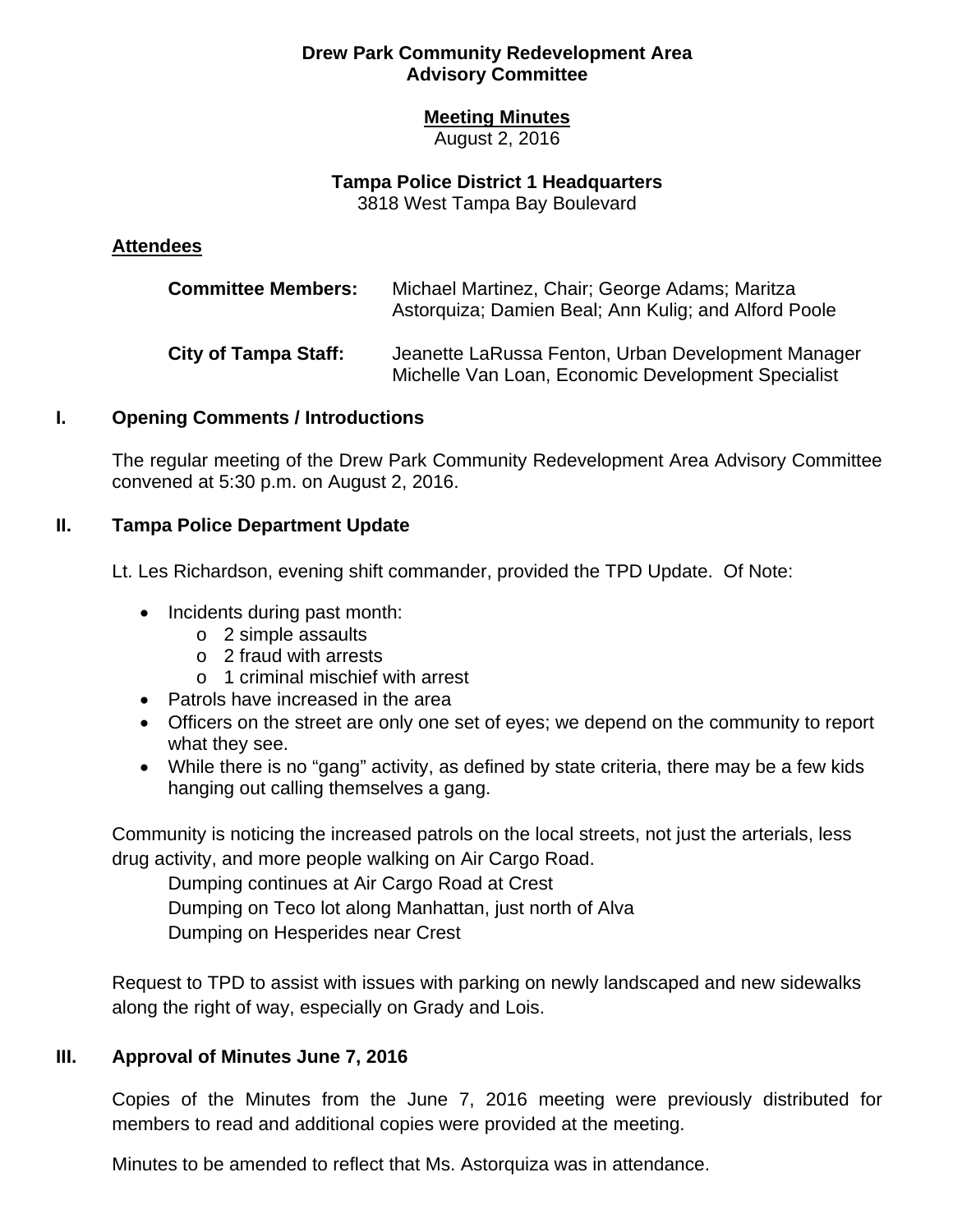Ms. Astorquiza made a motion to approve the minutes of June 7, 2016 as amended. Mr. Forister seconded the motion and it passed unanimously.

## **IV. West Tampa Chamber**

Ms. Dawn Hudson, President, provided an overview of the West Tampa Chamber.

- West Tampa was a city before the City of Tampa.
- 200 businesses are members, most of them located within West Tampa.
- West Tampa Water Tower will be illuminated.
- The upcoming investment in Julian B. Lane Park is exciting for the community.
- West Tampa will be a vibrant area once again in near future with all that is happening.
- Chamber meets once a month for lunch
	- o August 16 12:00 noon, 11:30 am for networking
	- o Higgins Hall
	- o Any business, non-profit, individual can participate
	- o \$150 Business, \$75 for non-profit and individual

## **V. Project Update Reports by Ms. Fenton -**

- **Tampa Bay Boulevard** Project is finally moving along. Ms. Fenton is working with Contract Administration to activate the project. Bayside Engineering and David Conner are already under contract for the design. We will be meeting with all of them to review the project and prepare for a series of meetings with the community to gather their input on interests/needs, design, and elements for the park. We will also be reaching out to HCC students living along the park.
- **Community Markers** The agreement with FDOT is going to CRA Board next week and then to City Council for approval. All plans are in place to move forward to go out for bid as soon as Council approves.
- **Historic Markers** The sign is on order. 8-12 weeks for fabrication. Once we have the sign we will coordinate a ceremony, in cooler weather.

### **VI. Discussion / Questions**

5011 N. Clark: Following up on the discussion of this property at the last meeting. Their operations require a Change of Use. Their proposed use is allowed, but it is a change of use and an intensification of use. They have made that application. The process is an administrative one, not a public process before City Council. Ms. Fenton will keep the CAC informed as information becomes available.

Dirt looks as if it has been moved/added. Community has not seen operations since the last meeting. Dirt had been moved away from the lot line with neighbors, but is back again.

Community wants to make sure all regulations are followed.

The meeting adjourned at 6:24 pm.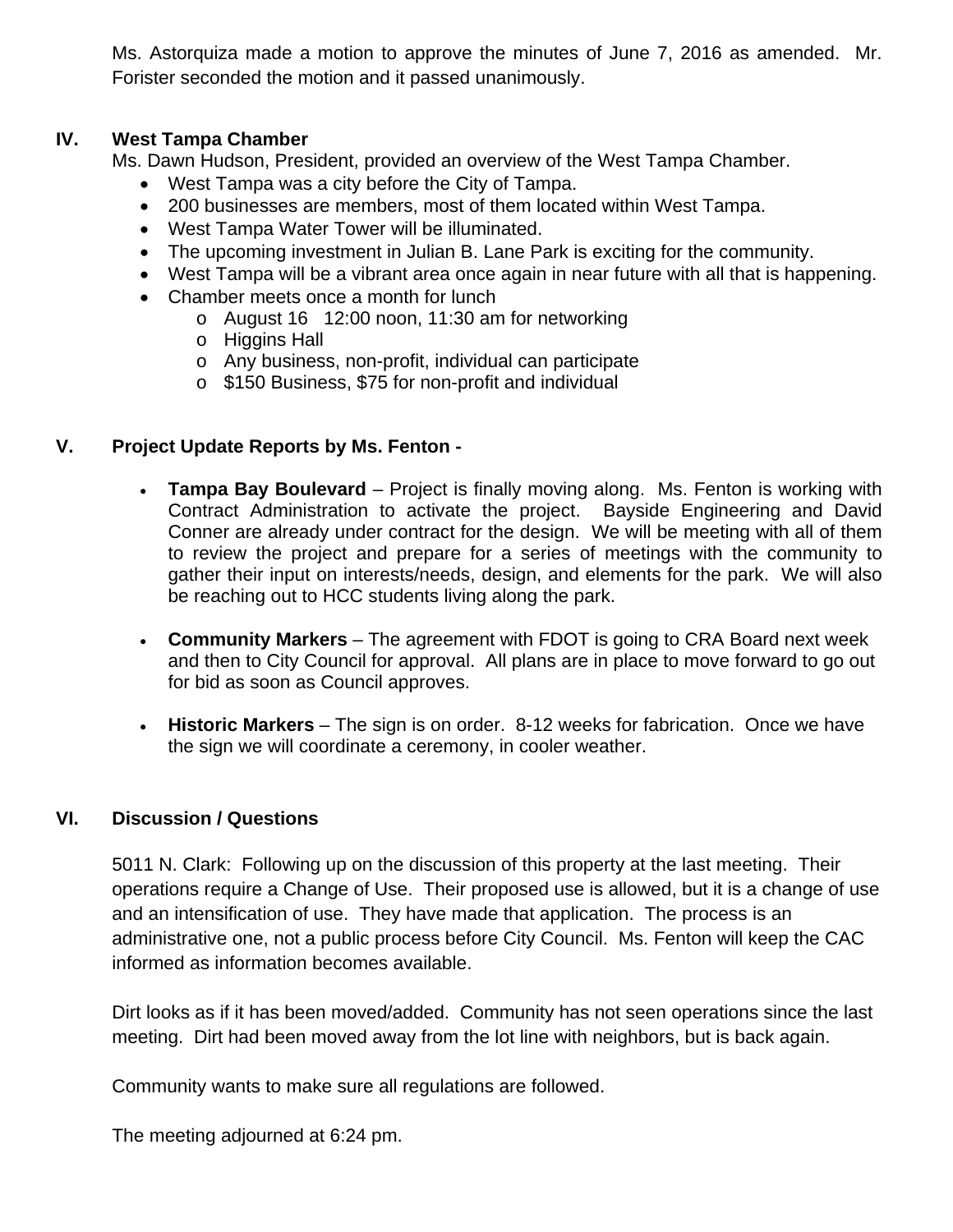### **Meeting Minutes**

October 4, 2016

### **Tampa Police District 1 Headquarters**

3818 West Tampa Bay Boulevard

### **Attendees**

| <b>Committee Members:</b>   | Michael Martinez, Chair; Ann Kulig, Vice-Chair; Damien<br>Beal; Dr. Robert Chunn; Binh, Nguyen; Alford Poole |
|-----------------------------|--------------------------------------------------------------------------------------------------------------|
| <b>City of Tampa Staff:</b> | Jeanette LaRussa Fenton, Urban Development Manager<br>Michelle Van Loan, Economic Development Specialist     |

## **I. Opening Comments / Introductions**

The regular meeting of the Drew Park Community Redevelopment Area Advisory Committee convened at 5:33 p.m. on October 4, 2016.

# **II. Tampa Police Department Update**

Sgt. Roberts, Shift Commander for 2<sup>nd</sup> shift, provided the TPD Update. Cell Phone is 813-310-7067.

Of Note:

- Incidents during past month:
	- o Burglary on Hesperides
	- o Auto burglary on Crest
	- o Bike stolen on Osborne
- Very quiet lately, low incidence of crime.
- The Police Memorial Run is on October 8, 2016

# **III. Approval of Minutes August 2, 2016**

Copies of the Minutes from the August 2, 2016 meeting were previously distributed for members to read and additional copies were provided at the meeting.

Ms. Kulig made a motion to approve the minutes of August 2, 2016. Mr. Beal seconded the motion and it passed unanimously.

# **IV. Project Update Reports by Ms. Fenton -**

**Tampa Bay Boulevard** – Ms. Fenton reported the project is finally moving along. **Tampa Bay Boulevard** – Ms. Fenton reported the project is finally moving along. Staff is meeting with David Conner and the engineers on October 14 to start planning the design process and community meetings. We will also be reaching out to HCC students for their input and participation on the project.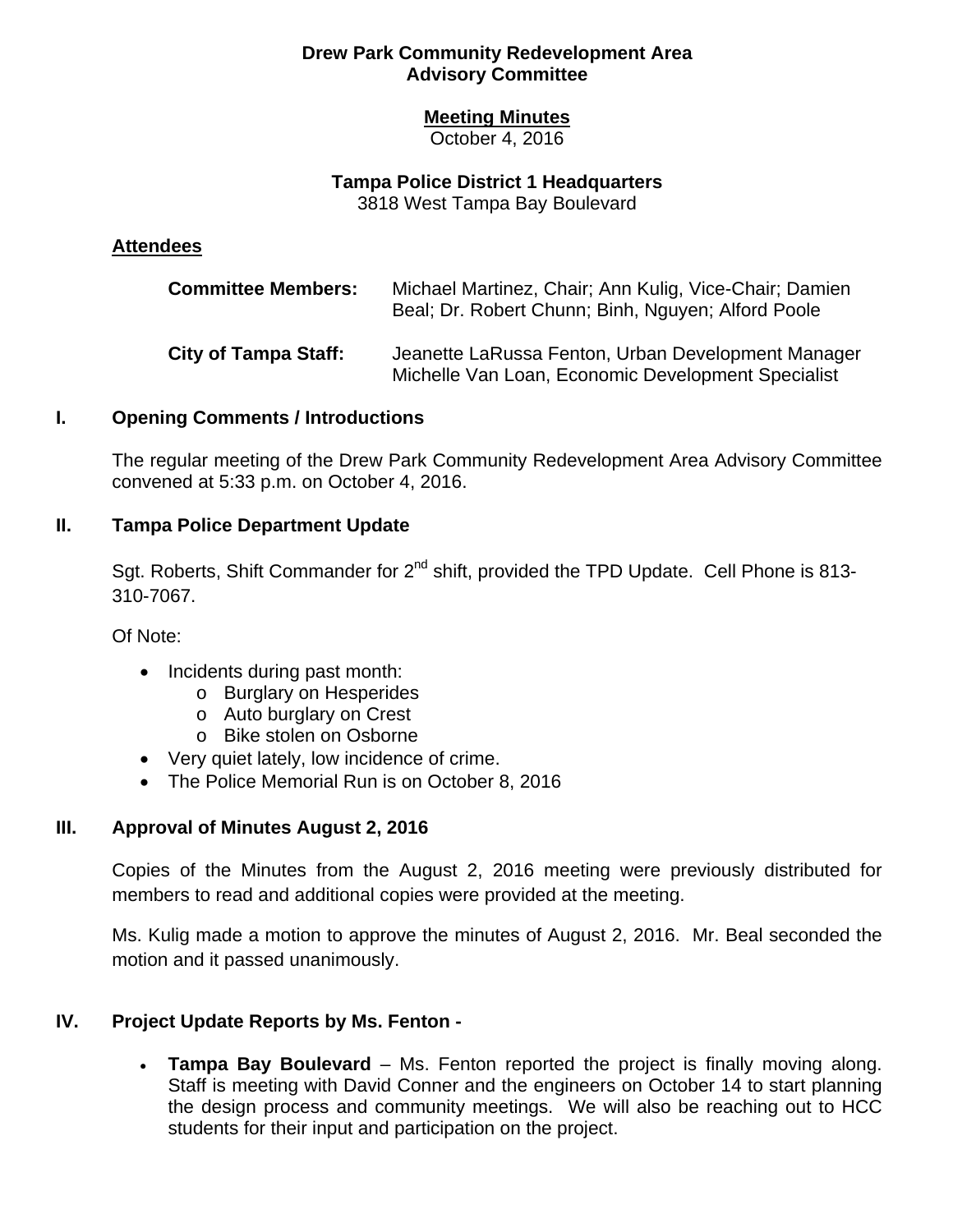- **Community Markers** Plan is to go to Council for approval October 20. All plans are in place to move forward to go out for bid as soon as Council approves.
- **Historic Markers** As soon as there is confirmation of shipping and installation date, we will be setting a ceremony date.
- **Façade Grant**  Ms. Van Loan reported that the past two rounds of façade applications were done as a cycle to address Lois and Grady. We just opened up the process as on going to accept applications during the FY17 year.

# **V. Discussion / Questions**

5011 N. Clark: Ms. Fenton reported that the Change of Use request had still not been finalized. There appears to still be a number of items that need to be addressed before final determination.

Ms. Fenton announced her retirement from the City of Tampa. Her last working day will be December 1. The City is actively recruiting to fill her position and applications are due October 29.

Ms. Fenton announced that with the Linear Park moving forward, the main four projects of the Master Plan would be complete. Sometime in the next six months the CAC should look at their next projects/priorities for the next five years.

Ms. Fenton also informed the CAC that College Hunks expects to move into their new Tampa Bay Boulevard facility in Jan/Feb, 2017. The pocket park with the Aviation Authority is still in the works.

Also, the Housing Authority did not receive the Choice Grant for West River, however the last grant they received was on their second application. Intent is to move forward with the project.

CAC discussed looking at more ways for the community to provide their input through electronic means.

Mr. Martinez thanks Ms. Fenton for all her hard work and dedication to Drew Park.

The meeting adjourned at 5:55 pm.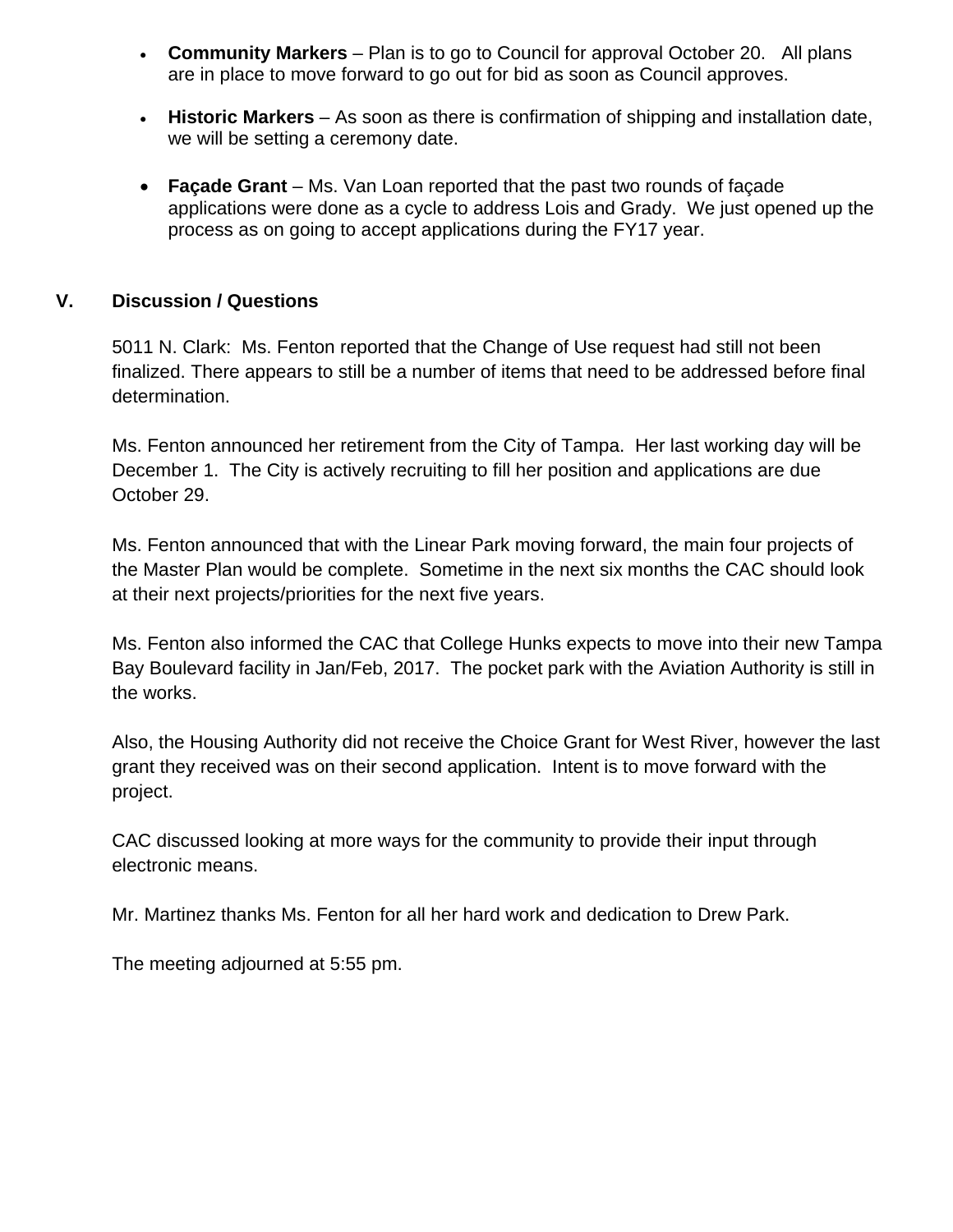### **Meeting Minutes**

November 1, 2016

### **Tampa Police District 1 Headquarters**

3818 West Tampa Bay Boulevard

### **Attendees**

| <b>Committee Members:</b>   | Michael Martinez, Chair; Ann Kulig, Vice-Chair; George<br>Adams; Damien Beal; Binh, Nguyen; Alford Poole |
|-----------------------------|----------------------------------------------------------------------------------------------------------|
| <b>City of Tampa Staff:</b> | Jeanette LaRussa Fenton, Urban Development Manager<br>Michelle Van Loan, Economic Development Specialist |

## **I. Opening Comments / Introductions**

The regular meeting of the Drew Park Community Redevelopment Area Advisory Committee convened at 5:33 p.m. on November 1, 2016.

## **II. Approval of Minutes October 4, 2016**

Copies of the Minutes from the October 4, 2016 meeting were previously distributed for members to read and additional copies were provided at the meeting.

Ms. Kulig made a motion to approve the minutes of October 4, 2016. Mr. Beal seconded the motion and it passed unanimously.

# **III. Project Update Reports by Ms. Fenton -**

- **Tampa Bay Boulevard** Ms. Fenton reported the project is finally moving along. The first meeting with the community will be in January, 2017.
- **Community Markers** Plan is to go to Council for approval in November. All plans are in place to move forward to go out for bid as soon as Council approves.
- **Historic Markers** Expecting it to be shipped any day.
- **Façade Grant**  Ms. Van Loan reported that College Hunks received a Façade Grant for their newly acquired building on Tampa Bay Boulevard. Improvements will include adding windows to the front wall of the building.